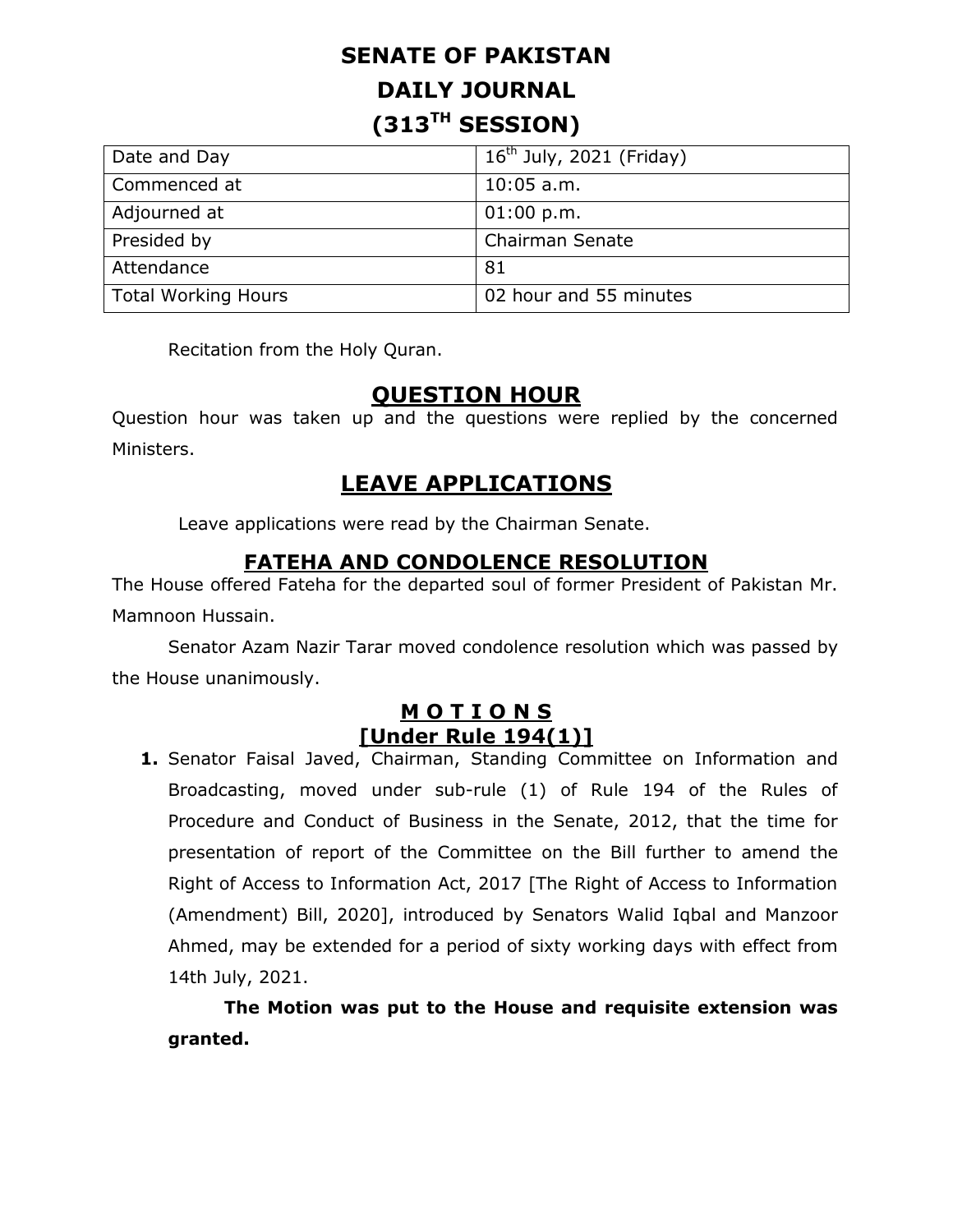**2.** Senator Muhammad Akram on behalf of Senator Molana Abdul Ghafoor Haideri, Chairman, Standing Committee on Religious Affairs and Inter-faith Harmony, moved under sub-rule (1) of Rule 194 of the Rules of Procedure and Conduct of Business in the Senate, 2012, that the time for presentation of report of the Committee on the Bill further to amend the Guardians and Wards Act, 1890 [The Guardians and Wards (Amendment) Bill, 2021], introduced by Senator Mohsin Aziz on 31st May, 2021, may be extended for a period of thirty working days with effect from 28th July, 2021.

**The Motion was put to the House and requisite extension was granted.** 

#### **PRESENTATION OF REPORT OF THE STANDING COMMITTEE**

Senator Zarqa Soharwardi Tamoor on behalf of Senator Mushahid Hussain Sayed, Chairman, Standing Committee on Defence, presented report of the Committee on the Bill further to amend the Maritime Security Agency Act, 1994 [The Maritime Security Agency (Amendment) Bill, 2021].

#### **LEGISLATIVE BUSINESS**

**1.** Senator Muhammad Azam Khan Swati, Minister for Railways on behalf of Sheikh Rashid Ahmed, Minister for Interior, moved that the Bill further to amend the Mutual Legal Assistance (Criminal Matters) Act, 2020 [The Mutual Legal Assistance (Criminal Matters) (Amendment) Bill, 2021], as reported by the Standing Committee, be taken into consideration, at once.

The Motion was put to the House which was opposed by the Opposition benches.

Voting was made on the motion which was carried by 43 votes in favor to 33 votes against it.

Thereafter, the House started clause by clause consideration of the Bill.

Senator Mushtaq Ahmed moved his amendments in clauses 2, 4 and 6 of the Bill which were rejected by the House.

Senator Saadia Abbasi did not move her amendments in clauses 2, 3 and 4 of the Bill.

After clause by clause consideration of the Bill, the Mutual Legal Assistance (Criminal Matters) (Amendment) Bill, 2021 was passed by the House.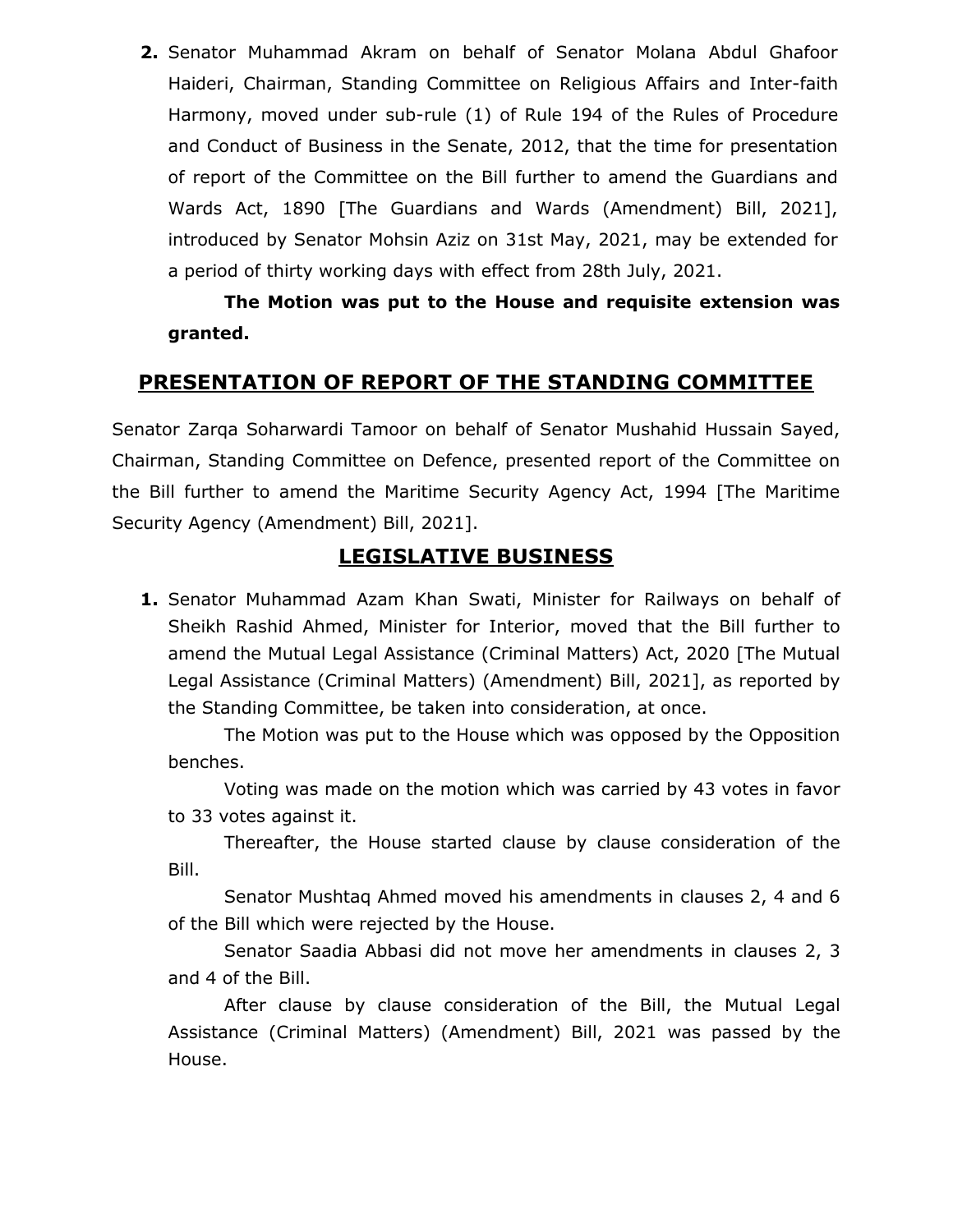**2.** Mr. Muhammad Hammad Azhar, Minister for Energy, moved that the Bill further to amend the Regulation of Generation, Transmission and Distribution of Electric Power Act, 1997 [The Regulation of Generation, Transmission and Distribution of Electric Power (Amendment) Bill, 2021], as reported by the Standing Committee, be taken into consideration, at once.

The Motion was put to the House which was adopted.

Thereafter, the House started clause by clause consideration of the Bill.

Senator Mian Raza Rabbani did not move his amendment in clause 4 of the Bill.

After clause by clause consideration of the Bill, the Regulation of Generation, Transmission and Distribution of Electric Power (Amendment) Bill, 2021 was passed by the House.

**3.** Mr. Zaheer-Ud-Din Babar Awan, Adviser to the Prime Minister on Parliamentary Affairs, moved under Rule 263 of the Rules of Procedure and Conduct of Business in the Senate, 2012 that the requirements of proviso to sub-rule (1) of Rule 100 of the said rules be dispensed with in order to take into consideration at once, the Bill to re-organize the Federal medical teaching institutes and teaching hospitals thereof [The Federal Medical Teaching Institutes Bill, 2021], as passed by the National Assembly.

The Motion was opposed by the Opposition Benches.

The Motion was put to the House which was passed by 39 votes in favor and 35 against it.

Thereafter, Mr. Zaheer-Ud-Din Babar Awan, Adviser to the Prime Minister on Parliamentary Affairs moved that the Bill to re-organize the Federal medical teaching institutes and teaching hospitals thereof [The Federal Medical Teaching Institutes Bill, 2021], as passed by the National Assembly, be taken into consideration, at once.

The Motion was put to the House which was adopted.

Thereafter, the House started clause by clause consideration of the Bill.

After clause by clause consideration of the Bill, The Federal Medical Teaching Institutes Bill, 2021, was passed by the House.

**4.** Mr. Zaheer-Ud-Din Babar Awan, Adviser to the Prime Minister on Parliamentary Affairs moved that the Bill to re-organize and create the National Institute of Health [The National Institute of Health (Reorganization) Bill, 2021], be taken into consideration, at once.

The Motion was put to the House which was adopted.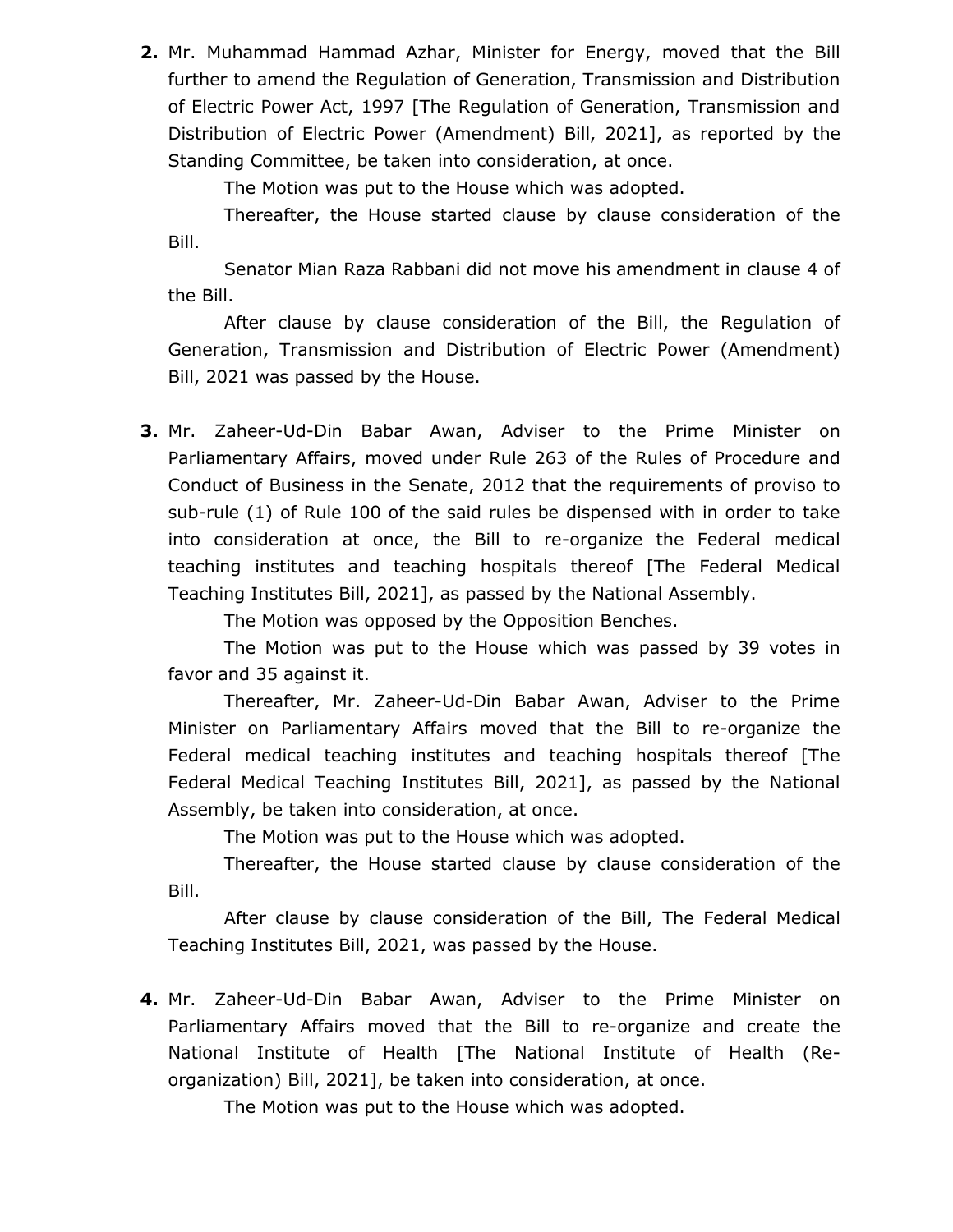Thereafter, the House started clause by clause consideration of the Bill.

After clause by clause consideration of the Bill, The National Institute of Health (Re-organization) Bill, 2021, was passed by the House.

**5.** Senator Sarfaraz Ahmed Bugti, moved for leave to introduce a Bill further to amend the Members of Parliament (Salaries and Allowances) Act, 1974 [The Members of Parliament (Salaries and Allowances) (Amendment) Bill, 2021].

The Motion was put to the House and leave to introduce the Bill was granted.

Thereafter, Senator Sarfaraz Ahmed Bugti, introduced the Bill further to amend the Members of Parliament (Salaries and Allowances) Act, 1974 [The Members of Parliament (Salaries and Allowances) (Amendment) Bill, 2021].

At this stage, Senator Sarfaraz Ahmed Bugti moved under rule 263 that the requirement of relevant provisions of the Rules may be dispensed with in order to take into consideration the Members of Parliament (Salaries and Allowances) (Amendment) Bill, 2021 as introduced in the House.

The Motion was put to the House which was adopted.

Thereafter, the House started clause by clause consideration of the Bill.

After clause by clause consideration of the Bill, the Members of Parliament (Salaries and Allowances) (Amendment) Bill, 2021, was passed by the House.

At this stage, the Mover clarified that the object of the Bill is not to enhance any perks and privilege of the Members but the objective of the Bill is just to make some procedural changes in order to streamline the traveling of the Members.

**The Chairman directed to circulate the Bill to media as well in order to avoid any misunderstanding regarding contents and objects of the Bill.**

#### **M O T I O N [Under Rule 126(7)]**

Senator Prof. Dr. Mehr Taj Roghani, moved that the Bill further to amend the Unani, Ayurvedic and Homoeopathic Practitioners Act, 1965 [The Unani, Ayurvedic and Homoeopathic Practitioners (Amendment) Bill, 2019], as passed by the Senate and transmitted to the National Assembly but not passed by the National Assembly within ninety days of its laying in the National Assembly, be considered in a joint sitting.

**The Motion was put to the House and adopted unanimously.**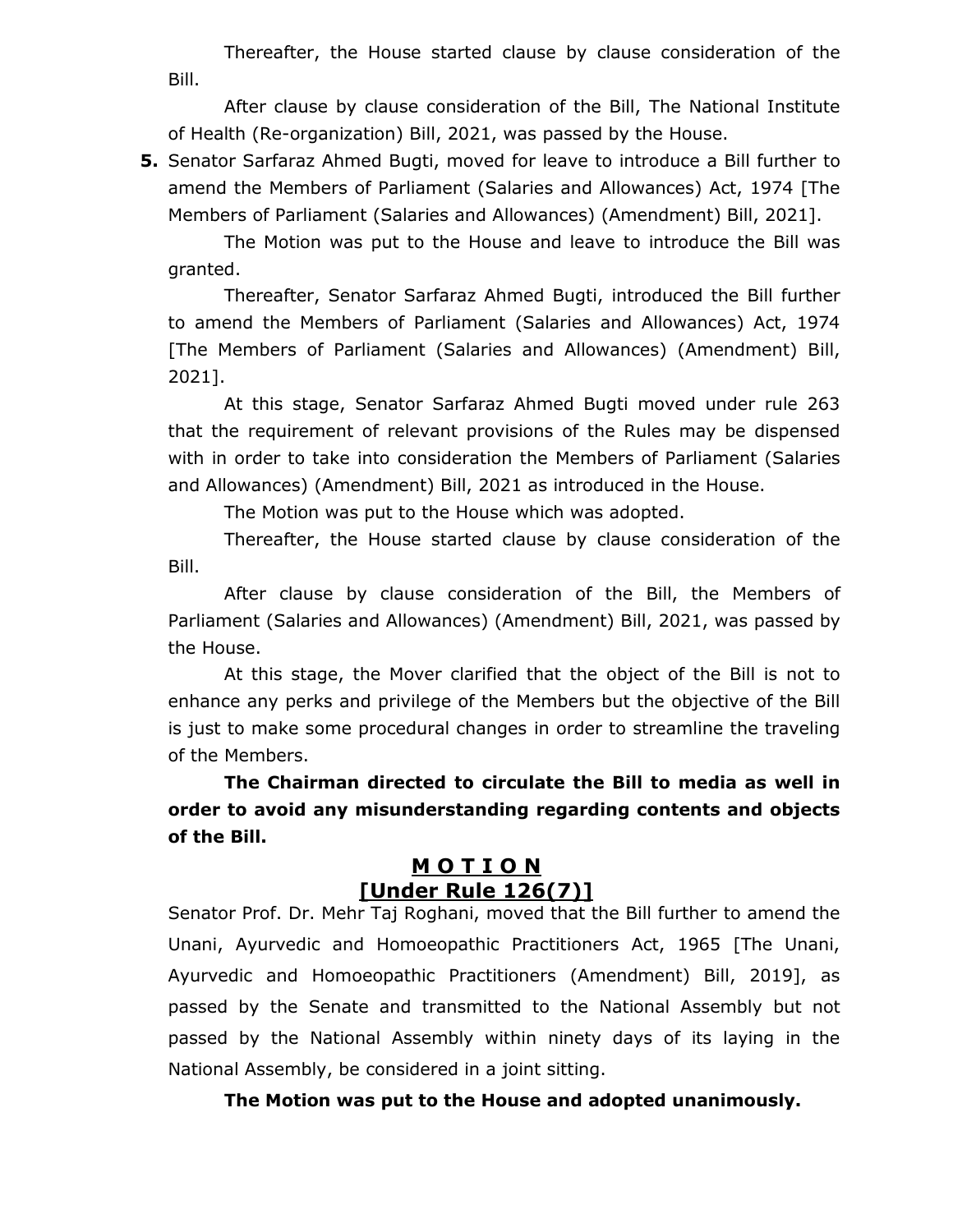### **CALLING ATTENTION NOTICES**

**1.** Senator Syed Faisal Ali Subzwari moved the Calling Attention Notice to draw attention of the Minister for Interior, towards the fake CNICs issued by NADRA to terrorists, band organizations and foreign nationals.

The Mover made his statement on the subject matter of CAN.

Mr. Ali Muhammad Khan, MOS Parliamentary Affairs made statement on the subject matter of CAN.

#### **The Calling Attention Notice was thus disposed of.**

**2.** Senator Hidayatullah Khan moved the Calling Attention Notice to draw attention of Minister for Interior, towards the deteriorating law and order situation in the country particularly in Khyber Pakhtunkhwa.

The Mover made his statement on the subject matter of CAN.

Mr. Ali Muhammad Khan, MOS Parliamentary Affairs made statement on the subject matter of CAN.

# **The Calling Attention Notice was thus disposed of.**

# **POINTS OF PUBLIC IMPORTANCE**

- **1.** Following Members spoke on the hasty legislation by the House:
	- **i.** Senator Mushtaq Ahmed.
	- **ii.** Senator Sherry Rehman.
- **2.** Senator Sarfaraz Ahmed Bugti clarified the misreporting of statement of Chief Minister Balochistan about the budget documents. He also refuted the remarks made by Senator Mian Raza Rabbani during sitting of the Senate held on 13<sup>th</sup> July, 2021 whereby he made some adverse remarks with the context that the Balochistan governance is being run by the Federal Government as a colony. He denied any such impression.
- **3.** Senator Rubina Khalid apprehended the bad consequence of the Federal Medical Teaching Institutes Bill, 2021 passed by the Senate.

Leader of the House responded and clarified the apprehensions of the Members.

- **4.** Senator Sherry Rehman apprehended possible civil war in Afghanistan and its effect on Pakistan.
- **5.** Senator Saifullah Abro spoke about killing of a minority member in District Tharparkar and highhandedness of police. He pointed out over all bad governance in Sindh.